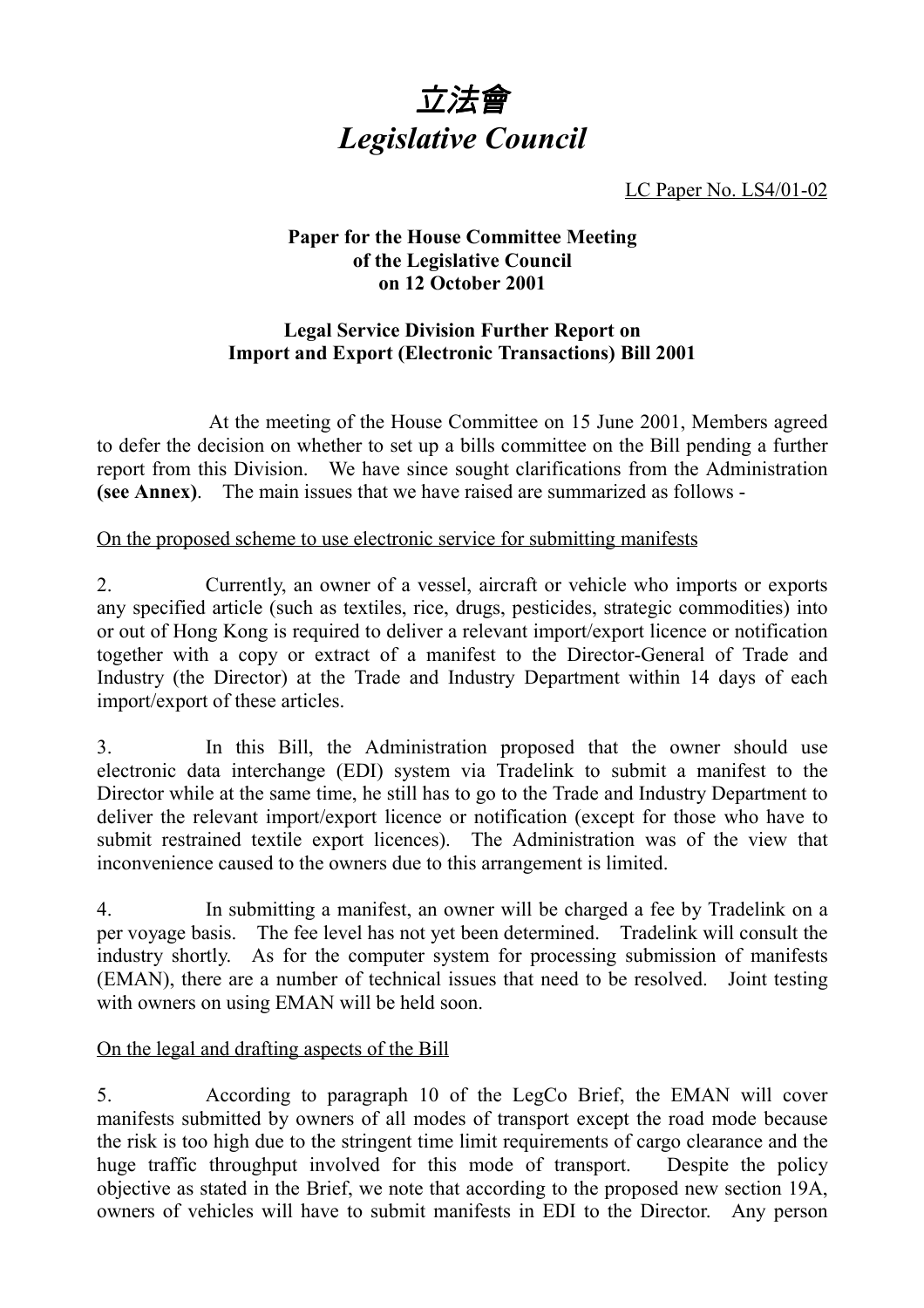who fails to submit a manifest to the Director commits an offence. (This is an offence newly created in this Bill.) It is by virtue of the new section 32A that the Commissioner of Customs and Excise can exempt the road mode of transport from complying with new section 19A. He can issue a notice of exemption which is not subsidiary legislation. If EDI submission of road mode manifests is to be implemented in future, the Administration can then just issue another notice not granting any exemption.

6. We have raised queries with the Administration on the proposed provisions. We are of the view that the Legislative Council should be able to examine the policy issue since any of these notices will be of great practical implications. The Administration has now no objection to making these notices subsidiary legislation and Committee Stage amendments (CSAs) will be proposed.

7. The Administration also agrees to propose a CSA to the Chinese term of "declaration" by adding "申報或" before "聲明" in relevant sections.

8. As regards whether the proposed amendments to sections 15 and 19 of the Ordinance will be in conflict with the Electronic Transactions (Exclusion) Order under the Electronic Transactions Ordinance (Cap. 553), the Administration agreed that they will arrange with the Information Technology and Broadcasting Bureau to synchronize the repeal of the relevant provisions in the Exclusion Order with the commencement date of the current Bill after its passage at LegCo.

9. As general observation, we note that different requirements are prescribed for submitting the six trade-related documents. Whilst the law has not mandated the use of EDI services for Production Notification (PN), the Administration has issued a Notice to Exporters (Certificate of Origin Circular No. 18/99) in December 1999 stating that the Trade Department would not accept any PN on paper with effect from 28 February 2000. The Administration stated that it is now considering whether this decision is contradictory with the law.

10. With respect to the submission of Trade Declaration (TD), we have pointed out to the Administration that the law does not allow paper TD even if the computer system breaks down. The Administration stated that it will consider making amendments in a separate exercise. In the meantime, in case system breakdown occurs and causes a late lodgment of TD, the Commissioner may waive the payment of any penalty which results from the late lodgment of TD.

11. Members may wish to set up a Bills Committee to consider in detail the policy aspects of this Bill.

Encl

Prepared by HO Ying-chu, Anita Assistant Legal Adviser Legislative Council Secretariat 8 October 2001 a:/LS/B/56/00-01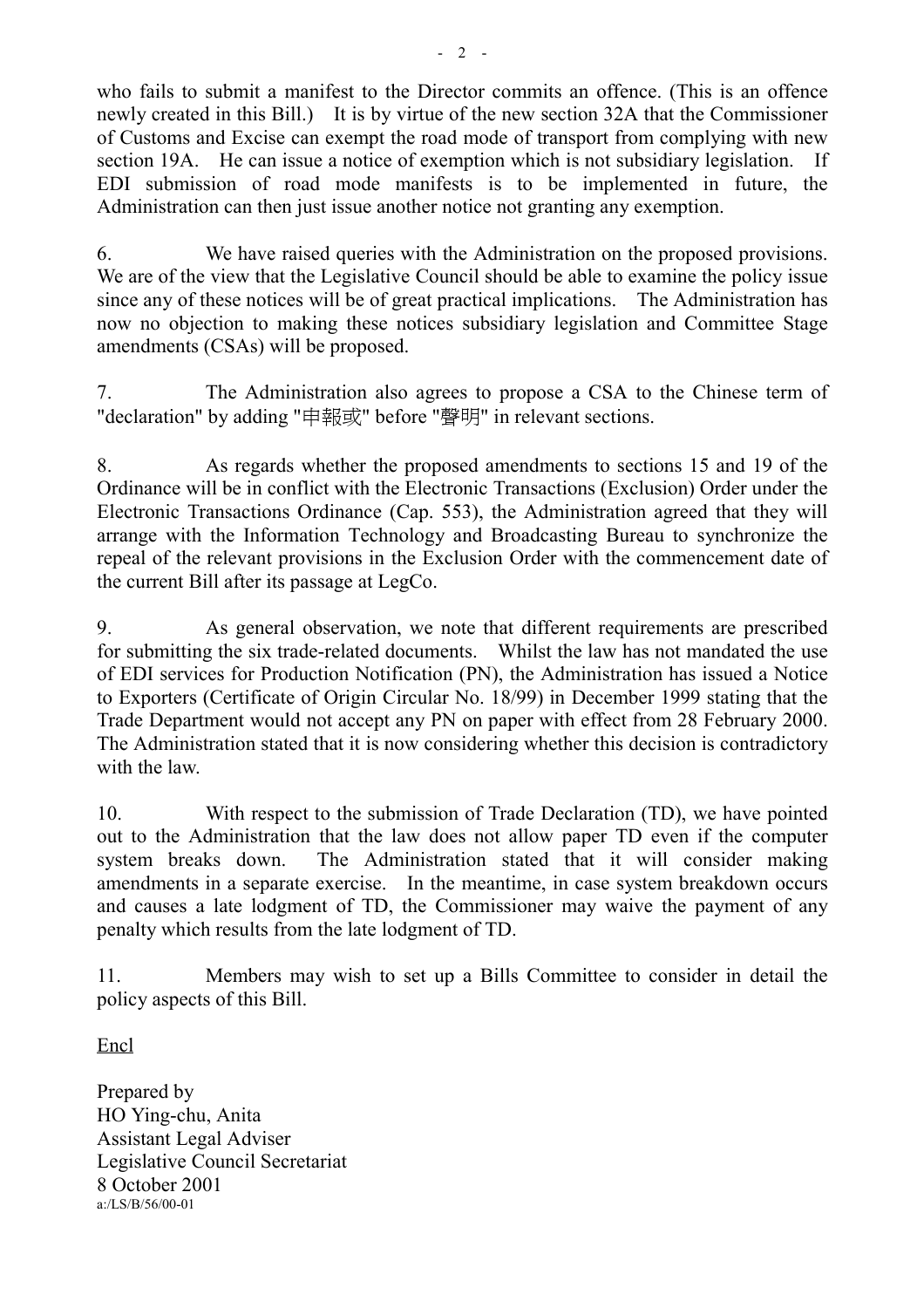**Annex (1)**

CIB 89/14/5 LS/B/43/00-01

2877 5029

Secretary for Commerce and Industry (Attention: Mr Philip CHAN, Principal Assistant Secretary (5)) Commerce and Industry Bureau Level 29 One Pacific Place 88 Queensway Hong Kong

28 August 2001

**BY FAX & BY POST** Fax No. : 2869 4420 Total no. of page(s) :  $(4)$ 

Dear Mr. Chan,

# **Import and Export (Electronic Transactions) Bill 2001**

I am scrutinizing the above Bill with a view to advising Members on its legal and drafting aspects. I would be grateful if you could clarify the following -

## *Part I - on various Clauses*

*Sections 4, 5, 6 and 7 of Schedule 1 - delivery of manifest by electronic service via a specified body to the Director but delivery of import/export licence in person to the Director*

2. Bu amending sections 8, 9, 11 and 15 of the Import and Export Ordinance (Cap. 60)(the Ordinance), procedurally an owner of a vessel, aircraft or vehicle who imports or exports any specified article into or out of Hong Kong will be required to -

- (a) deliver to the Commission of Customs and Excise (the Commissioner) the manifest in paper form on demand when the cargo enters or leaves Hong Kong; and
- (b) deliver to the Director-General of Trade and Industry (the Director) the manifest in electronic data interchange (EDI) service via a specified body (Tradelink) and also an import/export licence to the Director in person within 14 days after the import or export of the article.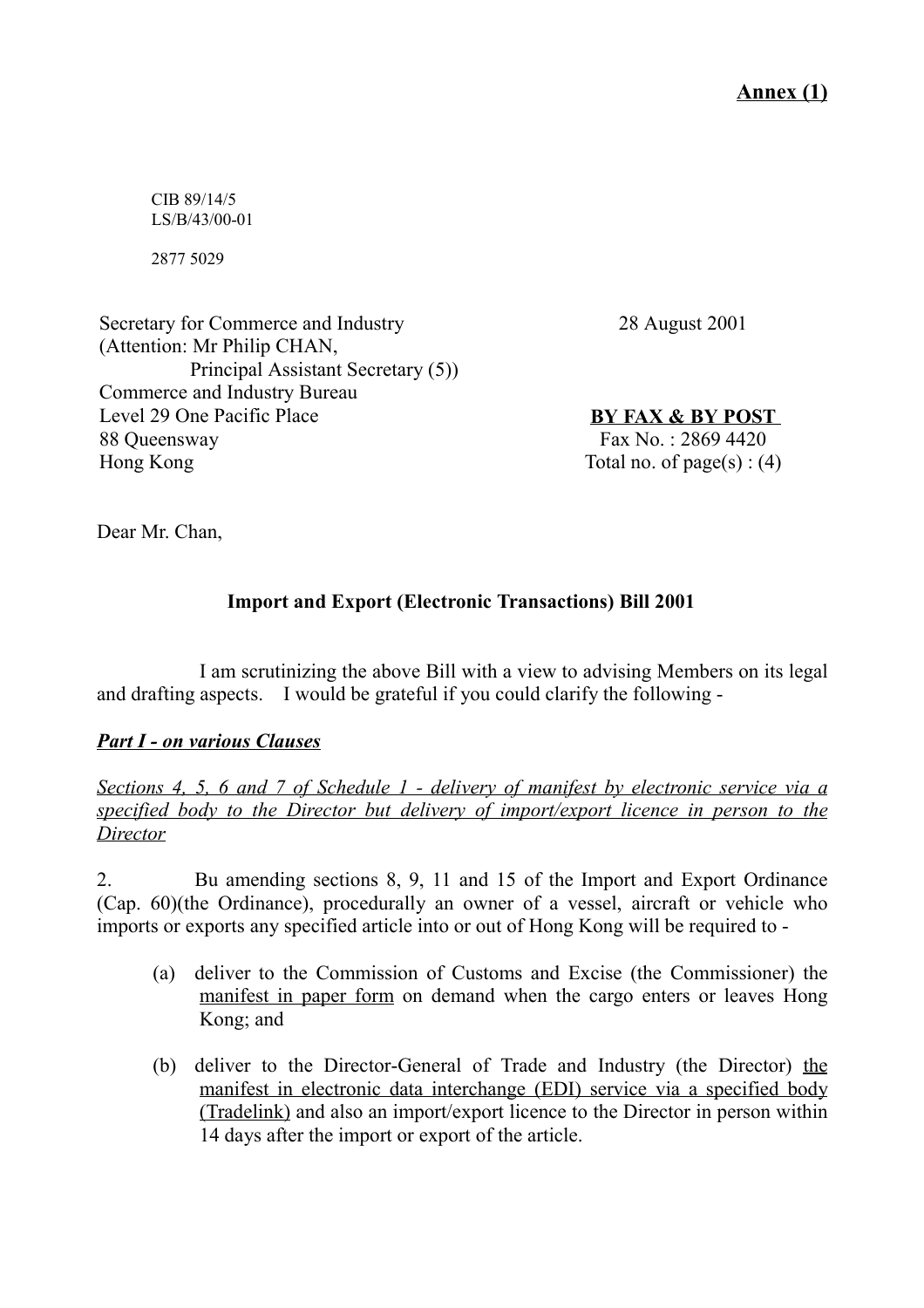3. It seems that if the law is not to be amended, the carriers can simply submit the import/export licence together with the manifest in paper form in person to the Director and they are not required to use any EDI service. How many carriers would be affected by this new procedure as mentioned in paragraph 2(b) above and have they been consulted on this arrangement? Will there be any additional cost incurred to the carriers if they are compelled to use EDI service to submit a copy or extract of a manifest? Has the specified body consulted the industry on the proposed fees and charges (if any)? (Similar issues were raised during the Bills Committee on Dutiable Commodities (Amendment) Bill and Members may also be interested in this aspect of the Bill).

## *Section 7 of Schedule 1 - conflict with the Electronic Transactions (Exclusion) Order under the Electronic Transactions Ordinance (Cap. 553)*

4. Section 15(1) of the Ordinance and Regulation 11(1) and 12(1 of the Import and Export (Registration) Regulations are provisions excluded from the application of section 5 of the Electronic Transactions Ordinance (see Electronic Transactions (Exclusion) Order). This means that the submission of manifests has to be in writing and not by electronic means. However, section 7 of Schedule 1 amends section 15(1) to provide that a manifest may be furnished in the form of electronic record. Will this amendment be in conflict with that Exclusion Order? Should consequential amendment be made to that Exclusion Order in this Bill?

## *Section 8 of Schedule 1 - amending the word "written" to "in paper form"*

5. In new section 19(1), it is noted that the word "written" is amended to "in paper form". Does it mean that the application of section 5 of the Electronic Transactions Ordinance is to be avoided? Is there any need to amend the Electronic Transactions (Exclusion) Order? Why is that an owner of a vessel required to furnish a list showing port of call only in paper form to the Commission? An alternative is provided in new section 15(1B)(b) (as amended by section 7 Schedule 1) but not in this section. Why is there a difference?

## *Sections 9 and 12 of Schedule 1*

6. The proposed new section 19A provides that within 1 4 days after the arrival in or departure from Hong Kong of any vessel, aircraft or vehicle, the owner of the vessel, aircraft or vehicle shall furnish the Director with the manifest of the cargo imported or exported in or on the vessel, aircraft or vehicle using services provided by a specified body.

7. Paragraph 10 of the LegCo Brief states that an EDI system for processing submission of cargo manifests (EMAN) will be operational before the end of 2001. "It will cover manifests submitted by carriers of all modes of transport except the road mode. The road mode of transport is not included because the feasibility study on EMAN considers that the risk of implementing such an EDI system too high due to the stringent time limit requirements of cargo clearance for this mode of transport, and the high traffic throughput involved".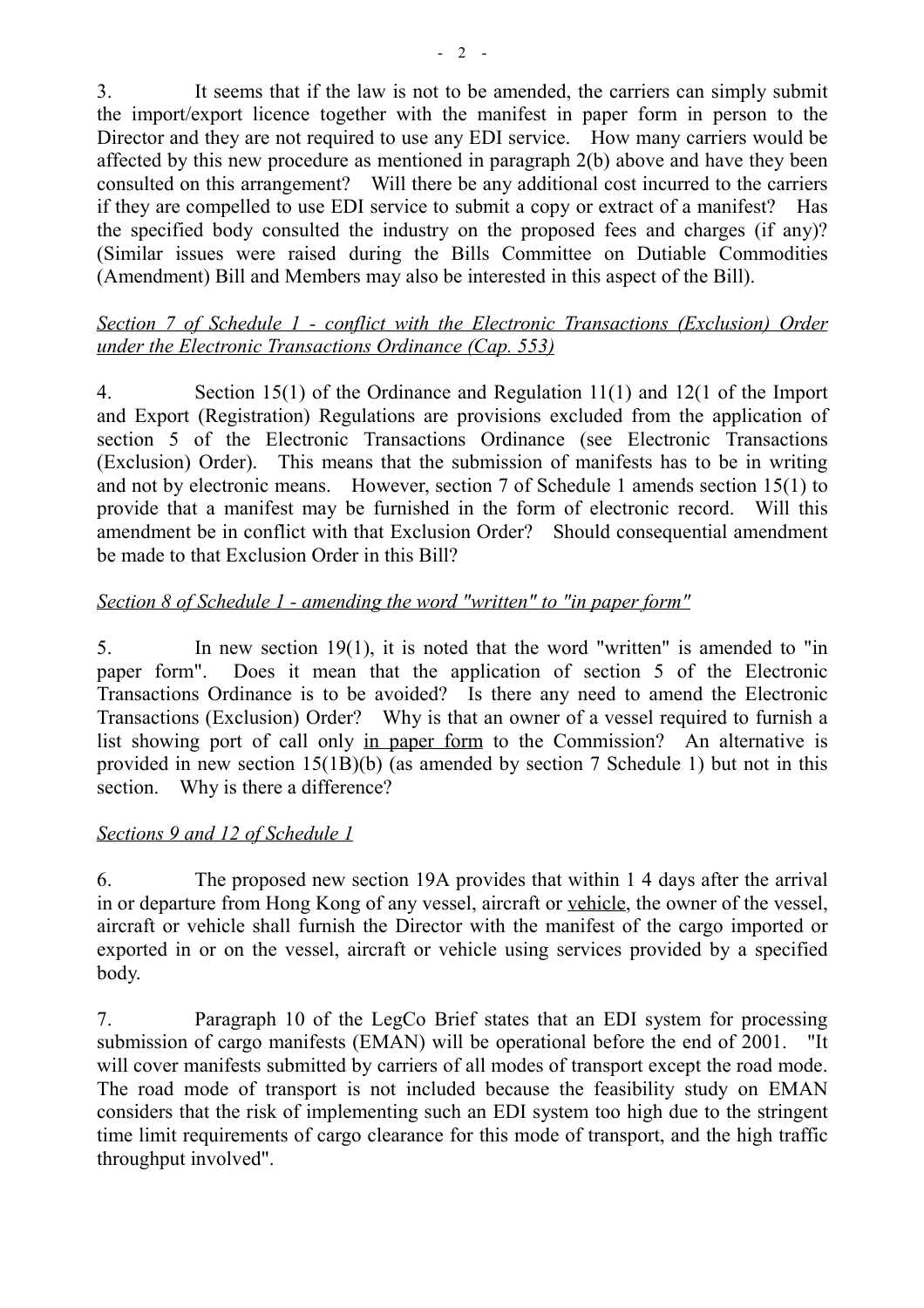8. If it is considered too high a risk to implement an EDI system in respect of the road mode of transport, is there any risk to implement such system in respect of other modes of transport? Have all tests on the EMAN been found satisfactory by all potential users and that they supported EMAN as mentioned in paragraph 48 of the LegCo Brief?

9. Why is an owner of a vehicle included in the new section 19A which is contrary to the policy intent as explained in the LegCo Brief? I note that the new section 32A as amended by section 12 of Schedule I confers on the Commissioner a power of exemption. By using a Notice, the Commissioner can then exempt the road mode of transport from complying with the new section 19A (as explained in paragraph 22 of the LegCo Brief). But should the Director be given the power of exemption and not just the Commissioner since it is the Director who requires manifests by EDI and not the Commissioner?

10. By just reading the amendment in new section 19A, one will assume that an owner of a vehicle has to furnish a cargo manifest by EDI to the Director. Even by reading together with the new section 32A, one is not clear about the legal position of an owner of a vehicle. One will have to look at a notice (if there is one) some day in future which is not subsidiary legislation to learn that an owner of a vehicle is or is not to be exempted under the new section 19A. From the drafting point of view, would the law be clearer by omitting the reference of "the vehicle" in this Bill but adding the reference of "the vehicle" in future when it is considered appropriate?

11. How many manifests were received by the Administration from the road mode of transport in the past year? If the Administration considers that there is high risk in the use of EDI for the road mode transport, why is that a notice under new section 32A(1) or (2) which is a notice to exempt or to include the road mode of transport not subsidiary legislation? Should the Legislative Council be able to examine the policy issue since any such change will be of great implications? The same question applies to section 6 of Schedule 2. Why are notices under new section 14(5) not subsidiary legislation?

## *Section 2 of Schedule 3 - on the Chinese version*

12. In the proposed section 30A)(1)(b) and (2)(b), should the Chinese term of "declaration" be "聲明" or should it be "申請書"?

## **Part II - General Observation**

13. Paragraphs 3 and 4 of the LegCo Brief mention that EDI services for six of the trade-related documents to the Director have been launched or are soon to be launched. It is noted that for restrained textile export licence and trade declaration, they are to be lodged using services provided by a specified body. No alternative or exemption is provided. For certificate of origin and production notification (PN), they can be submitted either in paper form or using services by a specified body (but see paragraphs 14 and 15 below). For dutiable commodities permit, it is for the Commissioner to specify the form or requirement for giving information. For manifests, they shall be submitted to the Commissioner in paper form but to the Director by using EDI service provided by a specified body. Further, even though a provision of an Ordinance requires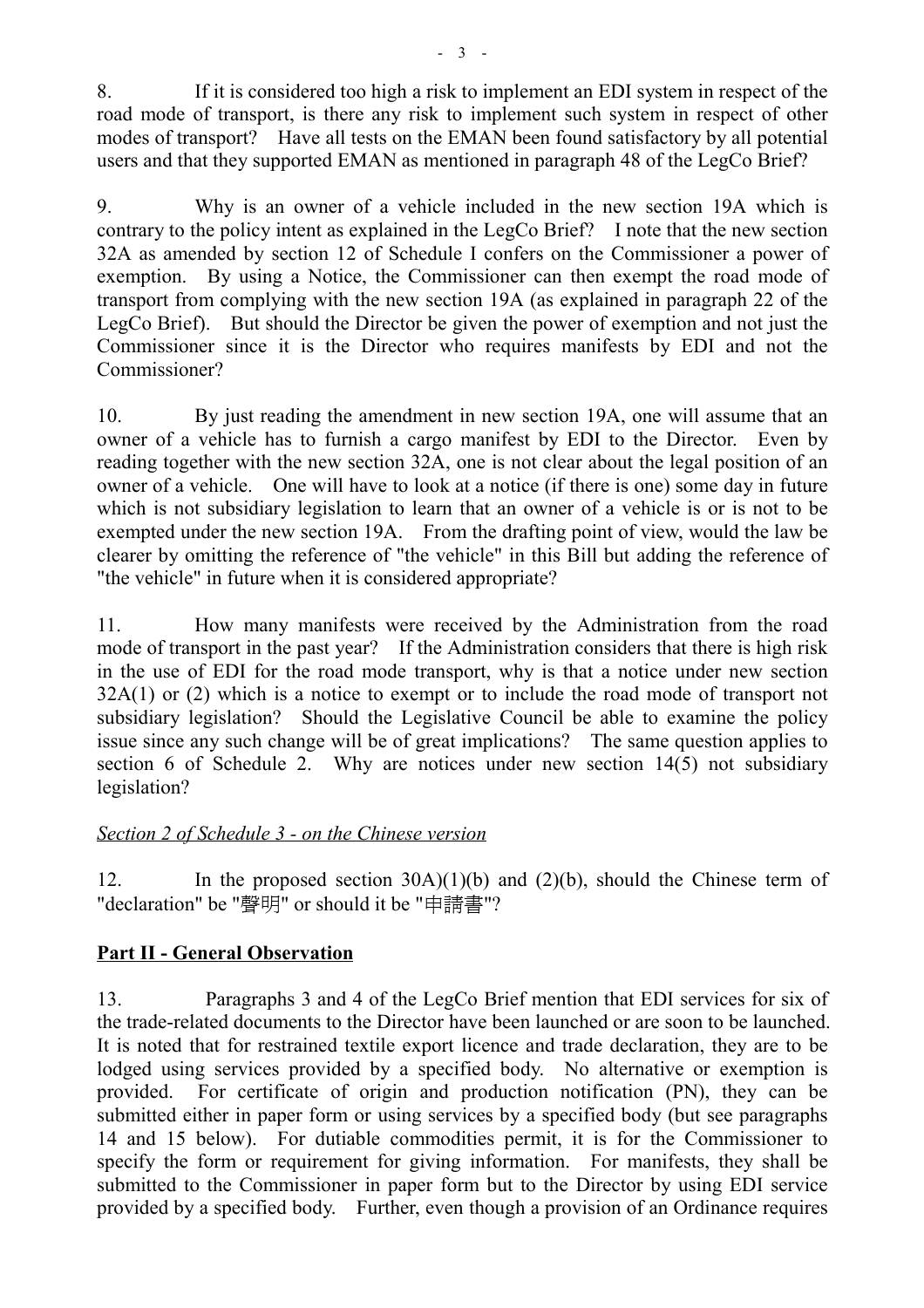that any information to be given shall be given using services provided by a specified body, the Commissioner may by notice specify that the information may be given in paper form. Legislative amendments were made to the relevant Ordinances in the recent years. Why are different requirements prescribed? If the computer system breaks down, does it mean that trade declaration and restrained textile export licence on paper cannot be submitted?

14. For PN, it is noted that the Director issued a Notice to Exporters (Certificate of Origin Circular No. 18/99) in December 1999 stating that the Trade Department decided to introduce full EDI for PN with effect from 28 February 2000. "The Department will close all the receipt and issue counters for PN. All PN submitted on paper will no longer be accepted." Apparently, this Notice is contradictory with section 6AB(2)(b) of the Ordinance which provides that a PN "shall be lodged with the Director on paper or using services provided by a specified body".

15. The above point was discussed in the Bills Committee on Dutiable Commodities (Amendment) Bill 2001. Members urged the Administration to review the relevant provisions and the Administration undertook to look into the matter. Has any decision been made thereon?

16. I shall be grateful if you can let me have a reply in both Chinese and English within two weeks from the date of this letter (*i.e. on or before 10 September 2001*) so that I can prepare a report to the House Committee.

Yours sincerely,

Anita HO Assistant Legal Adviser

c.c. Department of Justice (Attn: Mr Jonothan ABBOTT, SALD and Miss Frances HUI, SGC)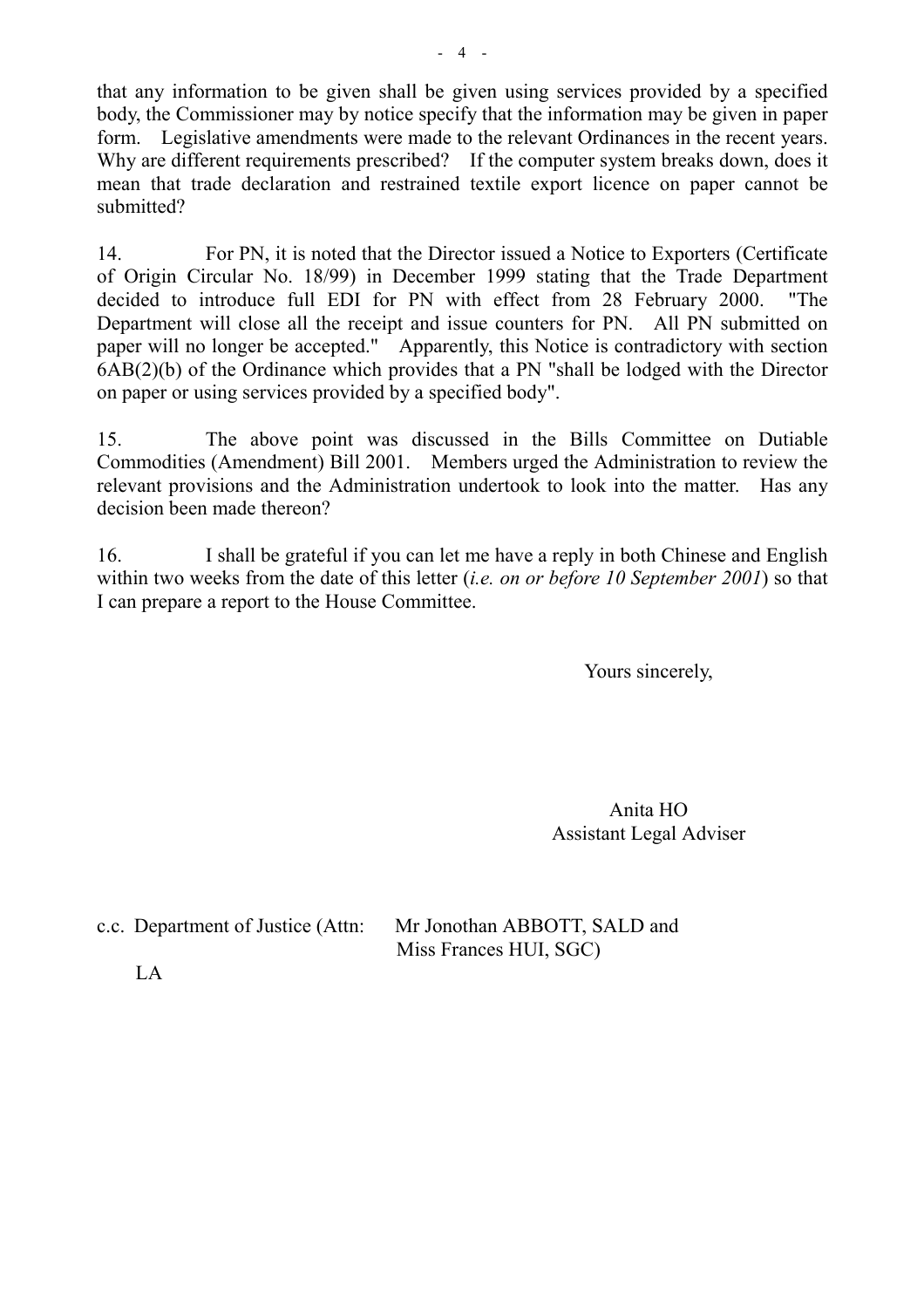## **Annex (1a)**

Our ref. : CIB 89/18/1 Your ref. : LS/B/43/00-01 Tel. no. : 2918 7482 Fax no. : 2869 4420

15 September 2001

Legislative Council Secretariat Legal Services Division Legislative Council Building 8 Jackson Road Central Hong Kong

(Attn: Miss Anita Ho)

Dear Miss Ho,

### **Import and Export (Electronic Transactions) Bill 2001**

Thank you for your letter dated 28 August 2001.

2. Our reply to the points raised in your letter, *seriatim*, is set out below.

### Sections 4, 5, 6 and 7 of Schedule 1

3. You asked whether carriers had been consulted on the arrangement of submitting to TID the licence in paper form and a copy or extract of a manifest electronically under the proposed revised sections 8, 9 and 11 of the Import and Export Ordinance (Cap 60), and how many carriers would be affected. Carriers have been fully informed of this arrangement in early consultation before the development of the electronic data interchange (EDI) system for processing manifests (EMAN), and the arrangement is acceptable to them. In addition to licences, carriers are also required to submit textiles notifications to TID under regulations 6A, 6B and 6D of the Import and Export (General) Regulations (Cap 60A). Government is now actively considering the implementation of EDI submission of notifications. As regards the proposed revised sections 8, 9 and 11 of Cap 60, since EDI submission has been introduced for restrained textile export licence (RTEL), carriers can include the RTEL number in the EDI manifest submitted to TID and do not have to deliver a paper copy of the RTEL to TID. Since textiles and clothing form a significant portion of Hong Kong's exports and imports that require a licence or notification, notifications and RTELs together already account for over 80% of all licences/notifications required to be delivered by carriers to TID. Other licences, such as those required for drugs and strategic commodities, make up less than 20% of the total number of licences. As such, the inconvenience to the carriers as observed by you is limited. As regards the number of carriers affected, we are unable to provide the information since TID does not keep statistics on the number of carriers who have delivered licences to it.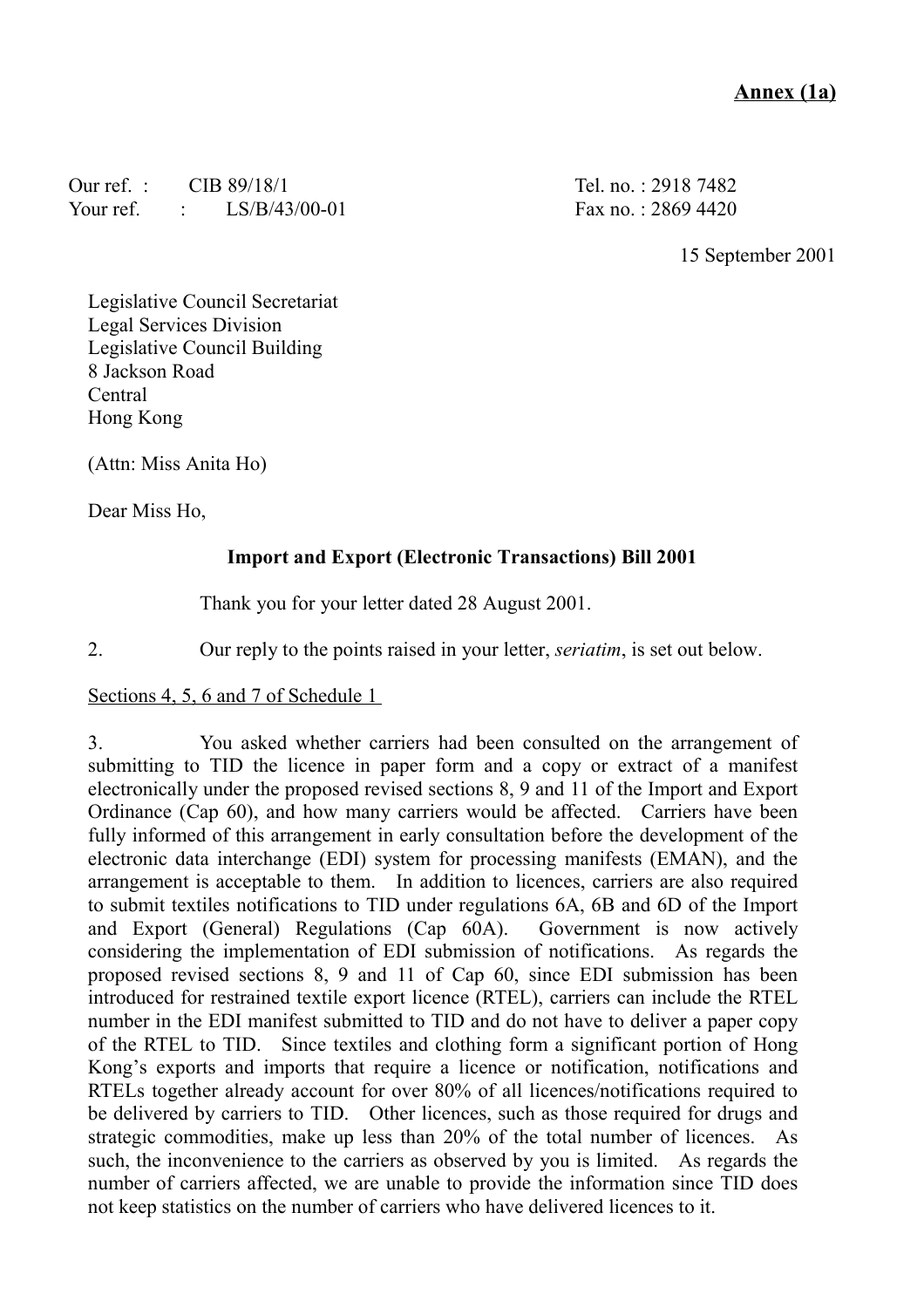4. You asked whether any additional cost would be incurred to carriers in using EDI service to submit a manifest, and whether they had been consulted on the proposed fees and charges. Carriers will be charged a fee by Tradelink, the present specified body for submission of manifest by EDI to the Government on a per voyage basis. Tradelink will propose the fee level shortly for consultation with the industry.

### Section 7 of Schedule 1

5. You asked whether the amendment to be made to section 15(1) of the Import and Export Ordinance (Cap 60) would be in conflict with the Electronic Transactions (Exclusion) Order in respect of that provision, and whether consequential amendment should be made to that Exclusion Order in the current Bill. The amendments to be made to section 15(1) of Cap 60 and regulations  $11(1)$  and  $12(1)$  of the Import and Export (Registration) Regulations (Cap 60E) will render the relevant exemption in the Electronic Transactions (Exclusion) Order superfuous, but they would not be "in conflict" with the Order since section 5 of the ETO is always to be read subject to a specific provision or necessary implication to the contrary. We shall ask ITBB to repeal the relevant exemption in the Exclusion Order for the sake of tidiness.

6. Our legal advice regarding not making the repeal in the current Bill is that the general practice is not to include consequential amendments to subsidiary legislation in a Bill unless the amendment is necessary to avoid a conflict that would arise on enactment of the Bill. In the present case, there is no conflict as explained in paragraph 5 above.

## Section 8 of Schedule 1

7. You asked whether there was any need to repeal the Electronic Transactions (Exclusion) Order in respect of section 19(1) of Cap 60, and why the alternative of submission in electronic form was not provided in the proposed revised section 19(1) while such provision was made in the proposed revised section 15. Our intention of amending section 19(1) is to make it clear that the owner of a vessel is required to furnish a list showing ports of call in paper form only to the Commissioner of Customs and Excise ("the Commissioner"). We will ask ITBB to repeal the relevant exemption in the Exclusion Order rather than making consequential amendments in the current Bill for the same reason given in paragraph 6 above.

8. The reason for allowing submission of such list in paper form only is that in practice, carriers never submit the list to C&ED in advance. The list is always submitted when the C&ED officer boards the vessel. It is therefore necessary to stipulate that the list be submitted in paper form, as the carrier and the C&ED officer may not have the necessary equipment to deliver and receive the list electronically in real time. On the other hand, the proposed revised section 15 of Cap 60 provides the alternative of manifest submission in electronic form if agreed by both the C&ED officer and the carrier. This alternative is provided because some ocean carriers follow the practice of furnishing the manifest to C&ED office before the C&ED officer boards the vessel and requests for the manifest. In such cases, the carrier and C&ED would have the necessary equipment to deliver and receive the electronic manifest.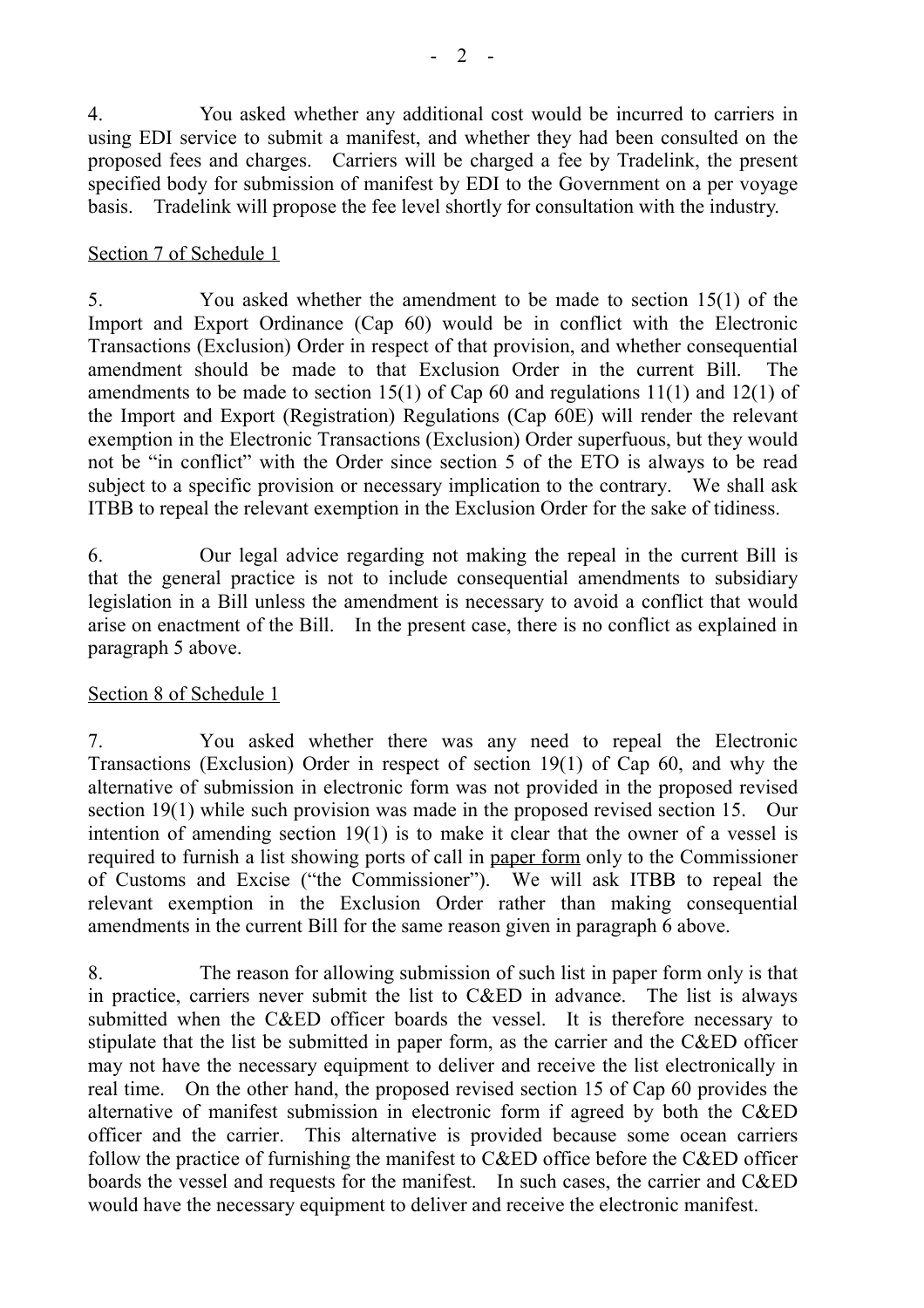#### Sections 9 and 12 of Schedule 1

9. In view of the risk to implement the EDI system in respect of road mode manifests, you asked whether there would be any risk to implement such system in respect of manifests in other modes of transport. The feasibility study for EMAN considered that the risk factors in EDI submission of road mode manifests were "stringent time limit requirement for clearance" and "huge traffic throughput". C&ED currently pledges to clear one set of road manifests within 60 seconds after its submission by the driver at Land Boundary Control Points. Only with this speed can C&ED manage to clear the huge number of road manifests submitted. If road manifests are processed by electronic service provided by a specified body, any computer failure would render C&ED not being able to meet its pledge. The consequence could be very serious considering the hold-up of traffic by huge number of vehicles at the boundary. Risk factors of stringent time limit requirement for clearance and huge traffic throughput are unique to road mode transport. There is no such risk in implementing EMAN in respect of other modes of transport.

10. You asked whether all tests on the EMAN had been found satisfactory by all potential users and whether they supported EMAN. Government and Tradelink have been holding consultation sessions for rail, air, river and ocean carriers on the implementation of EMAN. Carriers support the implementation, but there are a number of technical issues that need to be solved. Government and Tradelink are now working closely with the industry to solve these issues. Joint testing with carriers on using EMAN will be held soon, and we shall make sure that all technical issues are solved before EMAN service is launched.

11. You asked why an owner of a vehicle was included in the proposed section 19A of Cap 60 and whether it should be omitted. In view of recent advancements in information and communication technology, a feasibility study on using EDI to submit road mode manifests is being conducted. An owner of a vehicle is included in the proposed section 19A so that EDI submission of road mode manifests can be covered under this section when it is implemented in future.

12. Omitting reference to "vehicle" in the proposed section 19A would relieve road transport of any obligation to furnish a manifest under that section altogether. This would go beyond exemption under proposed section 32A, which only allows an exemption in respect of the "mode of submission" of the manifest, and not in respect of the underlying "obligation to submit a manifest". Thus the reference of "the vehicle" cannot be omitted from the proposed section 19A.

13. You asked why only the Commissioner but not the Director General of Trade and Industry ("the Director") as well was given the power of exempting the requirement to submit manifest using services provided by a specified body. Carriers are required by the Bill and the amendment Regulations to use service provided by a specified body to submit the manifest to the Commissioner under the proposed revised regulations 11 and 12 of Cap 60E, and to the Director under the proposed section 19A of Cap 60 (and also to the Director under the proposed revised sections 8, 9 and 11 of Cap 60 or proposed revised regulations 6A, 6B and 6D of Cap 60A for prohibited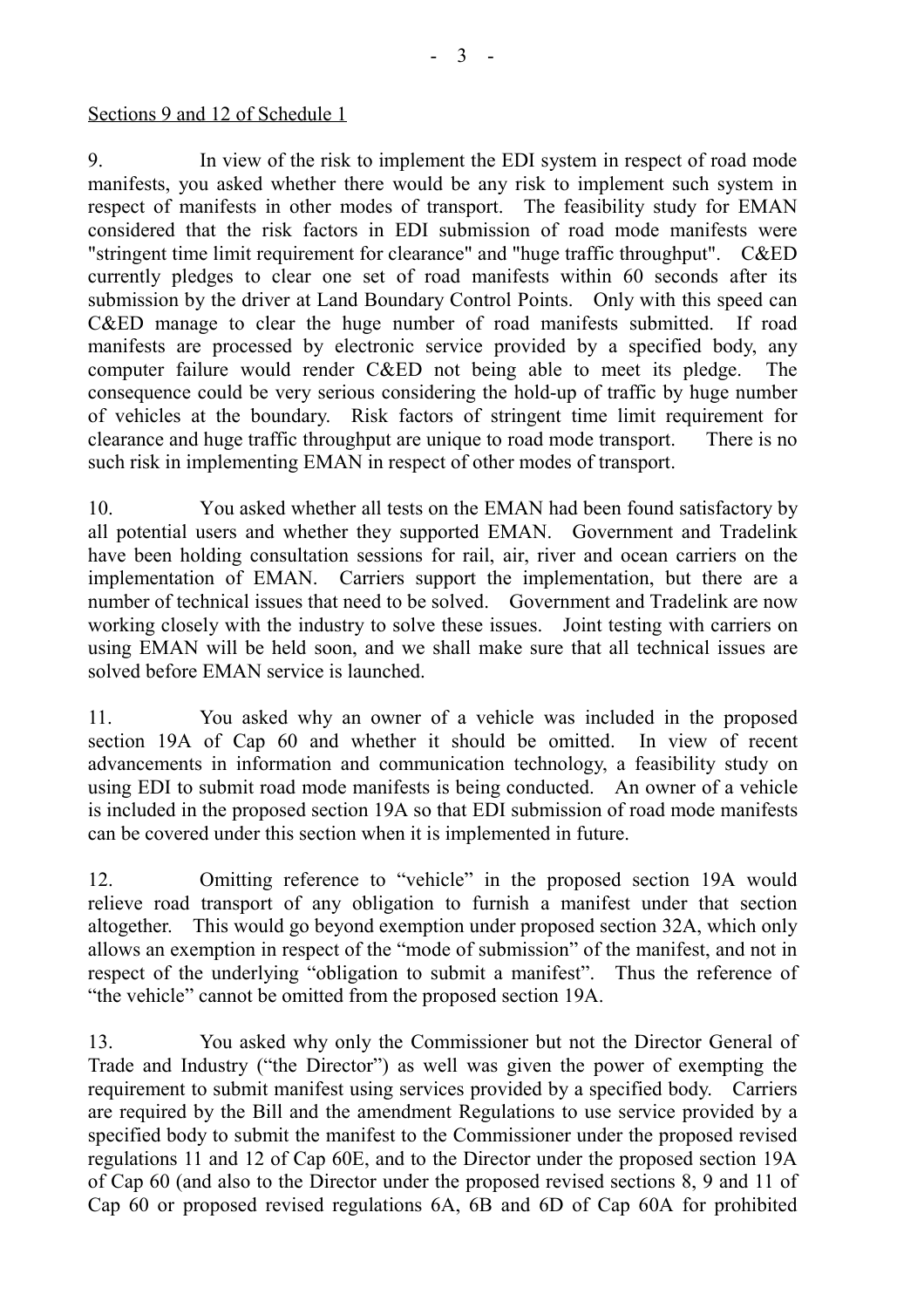articles, and proposed revised regulations 5, 6 or 8 of Cap 296A for reserved commodities). That is to say, both the Commissioner and the Director will require the submission of manifest by EDI. Under the EDI system, a manifest submitted will be sent to C&ED and TID simultaneously; the decision on exemption and transitional arrangements will therefore be made by the Commissioner and the Director in consultation with each other. Nevertheless, for the sake of tidiness, the Commissioner is proposed to be the only authority for deciding on the exemption and transitional arrangements in the Bill and the amendment Regulations.

14. You asked about the number of manifests received by the Administration from the road mode of transport in the past year. The number is 5,569,000 during the period April 2000 to March 2001.

15. You asked why the notices under the proposed section 32A(1) or (2) of Cap 60 as amended by section 12 of Schedule 1, and the notices under the proposed section 14(1) or (2) of the Reserved Commodities Ordinance (Cap 296) as amended by section 6 of Schedule 2 were not subsidiary legislation. These notices aim to provide exemptions from the mandatory submission of manifest in electronic form for road mode transport or in case of other modes when the EMAN system breaks down partially or completely for an extended period. We have no objection to making these notices subsidiary legislation.

16. You may wish to note that for the removal of exemption for road mode, the feasibility study on implementing electronic submission of road mode manifests is being conducted as mentioned in paragraph 11 above. If such implementation is found feasible, we shall conduct thorough consultation to ensure that the system is acceptable to road mode carriers before it is implemented.

## Section 2 of Schedule 3

17. You asked whether the Chinese term of "declaration" in the proposed revised section 30A(1)(b) and (2)(b) should be "聲明" or "申報書". The word "declaration", according to its ordinary dictionary meaning, means a formal, emphatic or deliberate statement or announcement. In most cases, it is rendered as "聲明書" when referring to a document, and the statement made therein would be referred to as "聲明". We therefore consider it is appropriate to render "declaration" as "聲明" in the proposed revised section  $30A(1)(b)$  and  $(2)(b)$ . However, given that "declaration" is also rendered as "申報書" in some of the existing provisions in Cap 318, the inclusion of "申報" in the Chinese term of "declaration" in the proposed revised section 30A(1)(b) and (2)(b) would serve to achieve consistency within the Ordinance. We would therefore like to add "、申報或" before "聲明" in that section.

## General Observation

18. You asked why different requirements were prescribed for submission of the various documents. The reason is to cater for the specific requirements of handling each document.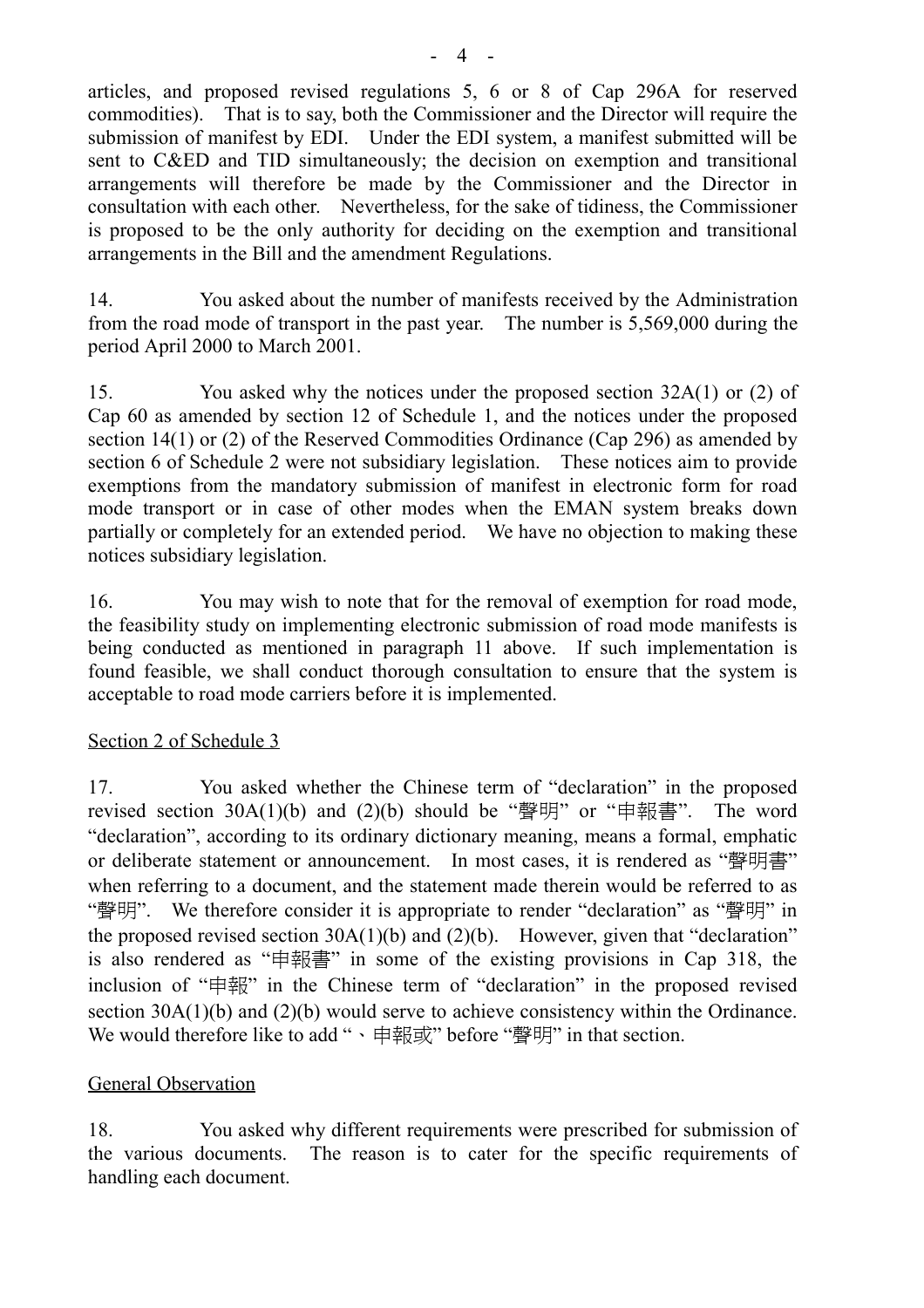19. The law has not mandated the use of services provided by a specified body for RTEL, CO and PN. Nevertheless, RTEL and CO are both covered by the definition of "licence" in Cap 60, and our legal advice confirmed that the Director is empowered to determine the form and requirements of RTEL and CO, including the requirement of application through EDI. For PN, TID is still looking into whether the decision to introduce full EDI for PN stated in the Notice to Exporters (Certificate of Origin Circular No. 18/99) is contradictory with the law. If legislative amendments are considered necessary to clarify the situation, amendments would be proposed at an appropriate time. For the above three documents, full migration to EDI service has been successfully implemented. Nonetheless, in the case of emergency, such as prolonged breakdown of the computer system, TID is prepared to accept and process paper applications, which the law already caters for.

20. As regards TDEC, the current legislation does not allow paper TDEC even if the computer system breaks down. To deal with this issue, we will examine the legislation and consider making amendments in a separate exercise to provide for exemption from the requirement to lodge TDECs using services provided by a specified body. In the meantime, in case system breakdown occurs and causes a late lodgement of TDEC, by regulation 7(4) of Cap 60E the Commissioner may waive the payment of any penalty which results from the late lodgement of TDEC.

21. For dutiable commodities permit, the application for a permit shall be submitted using a recognized electronic service, but the Commissioner has the power to revert to the paper mode of processing if necessary. This power to revert to the paper mode is to deal with emergency situations, such as when the computer system breaks down for an extended period. It will also allow the Government to declare a new type of dutiable commodity without having to enhance the EDI computer system in advance, thus maintaining confidentiality for the purpose of revenue protection.

22. For cargo manifests, the manifest is submitted to C&ED officers under the proposed revised section 15 of Cap 60 in paper form except if the C&ED officer and the carrier both agree that it be submitted in electronic form. This is to overcome the problem that the carrier and the C&ED officer may not have the necessary equipment to deliver and receive the manifest electronically in real time. Under the proposed section 32A of Cap 60, the Commissioner is given the power to allow the paper mode as an alternative, and to revert to the paper mode only respectively. As explained in paragraph 15 above, this will cater for the contingency where the EMAN breaks down partially or completely for an extended period, and will also allow the Commissioner to exempt road mode of transport from the mandatory use of services provided by a specified body in submitting manifests.

23. The Chinese translation of this letter will follow shortly.

Yours sincerely,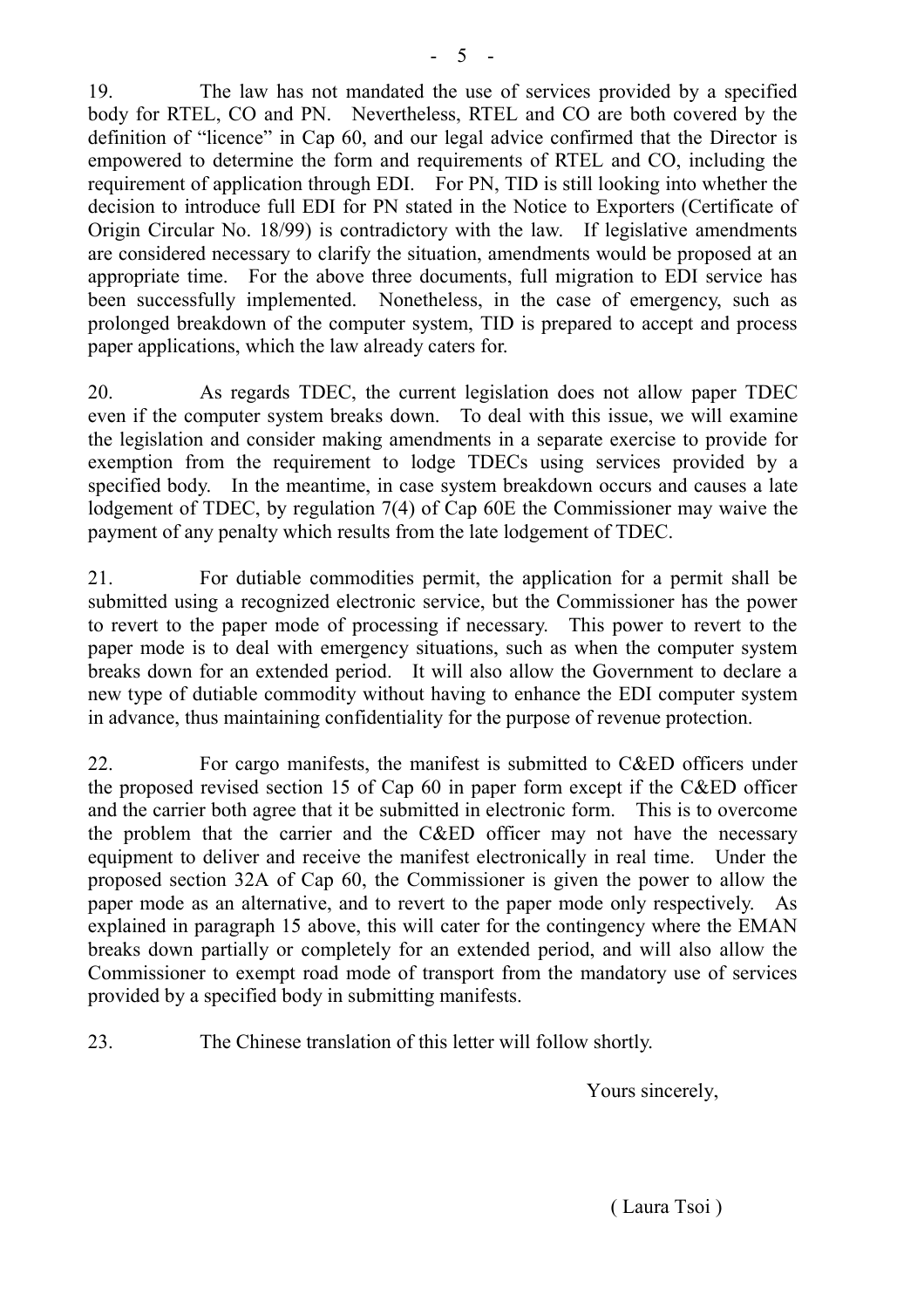## for Secretary for Commerce and Industry

c.c.

D of J (Attn: Mr Jonothan Abbott, Miss Frances Hui, Mr M Y Cheung)<br>CCE (Attn: Mr K W Leung)

- 6 -

- CCE (Attn: Mr K W Leung)<br>DGTI (Attn: Ms Carol Yuen, l
- DGTI (Attn: Ms Carol Yuen, Ms Vivian Sum, Miss Winnie To)<br>C for C&S (Attn: Miss Josephine Lau, Ms Josephine Tse)
- (Attn: Miss Josephine Lau, Ms Josephine Tse)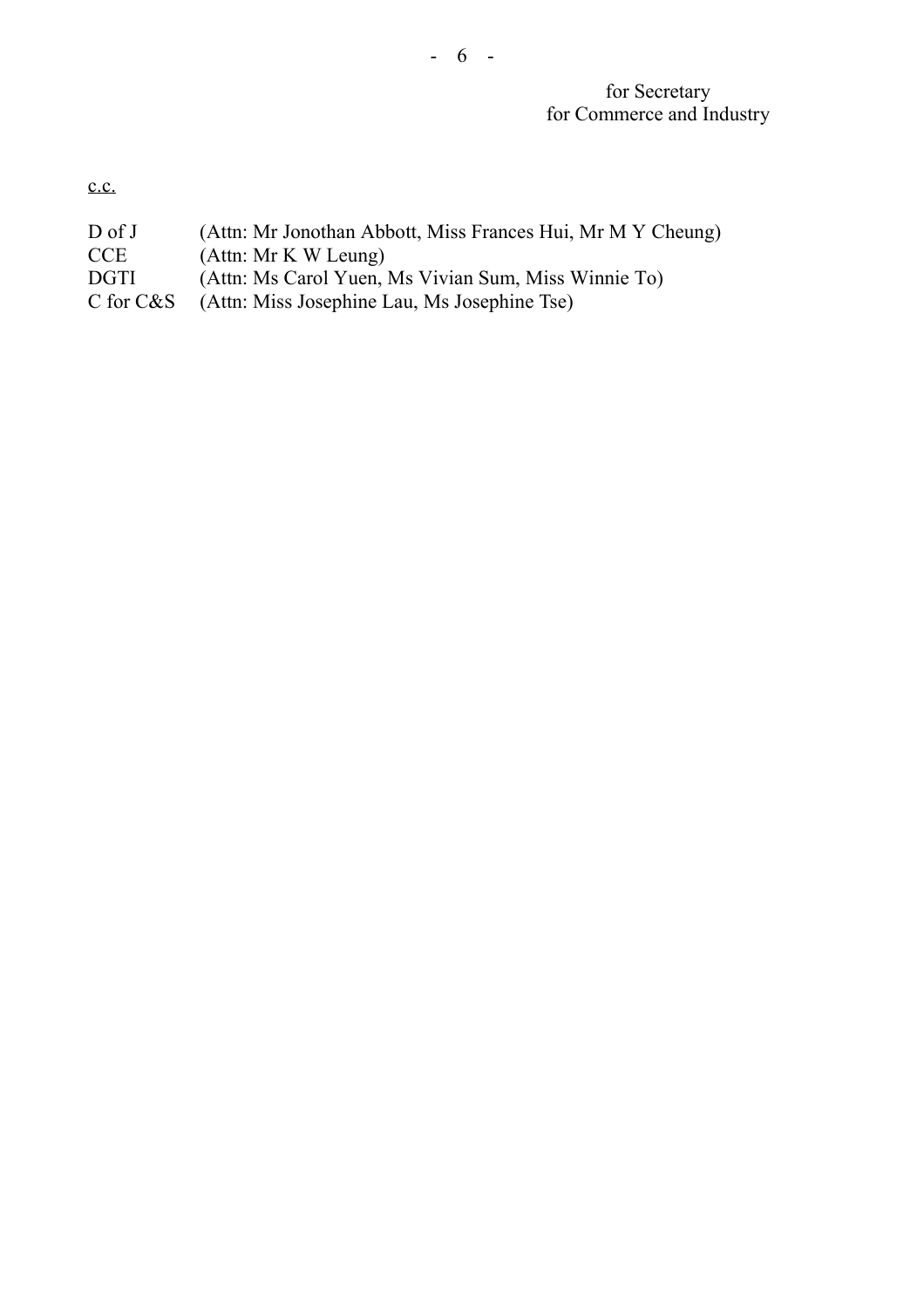**Annex (2)**

CIB 89/14/5 LS/B/43/00-01

2877 5029

Secretary for Commerce and Industry (Attention: Miss Laura Tsoi, Acting Principal Assistant Secretary (5)) Commerce and Industry Bureau Level 29 One Pacific Place 88 Queensway Hong Kong

21 September 2001

**BY FAX & BY POST** Fax No. : 2869 4420 Total no. of page(s) :  $(3)$ 

Dear Miss Tsoi,

# **Import and Export (Electronic Transactions) Bill 2001**

I refer to your letter of 15 September 2001 and would like to seek your further clarifications as follows -

## *Sections 4, 5, 6 and 7 of Schedule 1*

2. In your paragraph 3, you stated that "(S)ince textiles and clothing form a significant portion of Hong Kong's exports and imports that require a licence or notification, notifications and RTELs together already account for over 80% of all licences/notifications required to be delivered by carriers to the Trade and Industry Department (TID). Other licences, such as those required for drugs and strategic commodities, make up less than 20% of the total number of licences. As such, the inconvenience to the carriers as observed by you is limited.".

3. First of all, I would like to state that I have never mentioned the word "inconvenience" in my letter.

4. Secondly, is it that every time a carrier (an owner of a vessel, aircraft or vehicle) imports or exports textiles, rice, pesticides, pharmaceutical products, specified substances under the Ozone Layer Protection Ordinance (Cap. 403) and strategic commodities into or out of Hong Kong, he has to obtain a relevant licence from the importer/exporter? Is he then required to deliver the licence together with a manifest to the Director within 14 days of each import or export? The proposed amendments in this Bill mandate the carrier to submit the manifest by the electronic data interchange system (EDI) via Tradelink while at the same time, he is still required to go to TID to deliver the import/export licence. For import and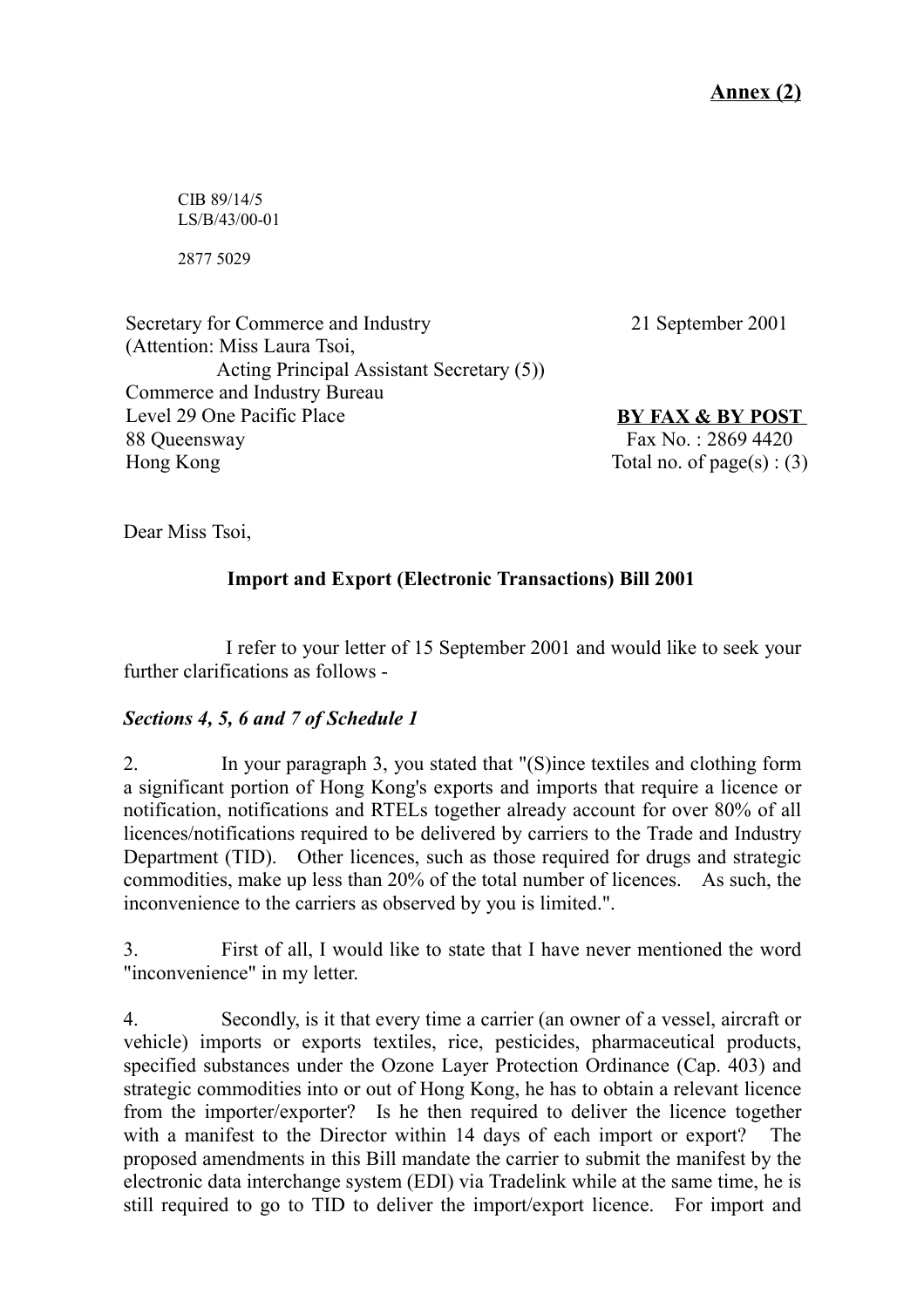export of all textiles, a carrier has to submit to TID a notification or a licence in paper form. (The proposed amendments to Import and Export (General) (Amendment) Regulation 2001 at Annex B to the LegCo Brief refers.) For export of certain textiles, only those who have restrained textile export licences (RTELs) are exempted from submitting the relevant licences in paper form. How many import/export licences have TID issued? Of all the licences issued, how many are RTELs? Does RTEL account for over 80% of all licences required to be delivered by carriers to TID?

5. Thirdly, you mentioned that TID does not keep statistics on the number of carriers who have delivered licences to it. In paragraph 8 of the LegCo Brief, you stated that the Regulations require carriers to submit to the Director an import or export licence or notification together with a manifest so that "TID crosschecks the manifest and licence/notification for trade control purposes". Please clarify how you can crosscheck if you do not keep statistics on the number of carriers who have delivered licence together with a manifest to it.

## *Sections 7 and 8 of Schedule 1*

6. You admitted that the proposed amendment in this Bill will render the relevant exemption in the Electronic Transactions (Exclusion) Order superfluous and will ask ITBB to repeal the relevant exemption. If this Bill is enacted and ITBB does not repeal the relevant exemption, there will be two conflicting provisions in our statute for an indefinite time. Which provision will prevail? When will ITBB repeal the relevant exemption?

## *Sections 9 and 12 of Schedule 1*

7. You stated in paragraph 9 of your letter that if road manifests are processed by electronic service, any computer failure would render C & E D not being able to meet its pledge. The consequence could be very serious considering the hold-up of traffic by huge number of vehicles at the boundary. There is no risk in implementing EMAN in respect of other modes of transport. Does it mean that there will not be any computer failure for rail, air, river and ocean transport or that there will not be any hold-up of traffic?

8. Whilst in paragraph 9 you stated that there is high risk for using EDI to submit road mode manifests, in paragraph 11 you stated that "an owner of a vehicle is included in the proposed section 19A so that EDI submission of road mode manifests can be covered under this section when it is implemented in future". Is there any time frame for implementing EDI submission of road mode manifests? If the Administration wants to implement EDI submission of road mode manifests, the Administration need only issue a notice to the vehicle owners. Such notice is not even a subsidiary legislation. Now "you have no objection to making these notices subsidiary legislation", will Committee Stage amendments be proposed?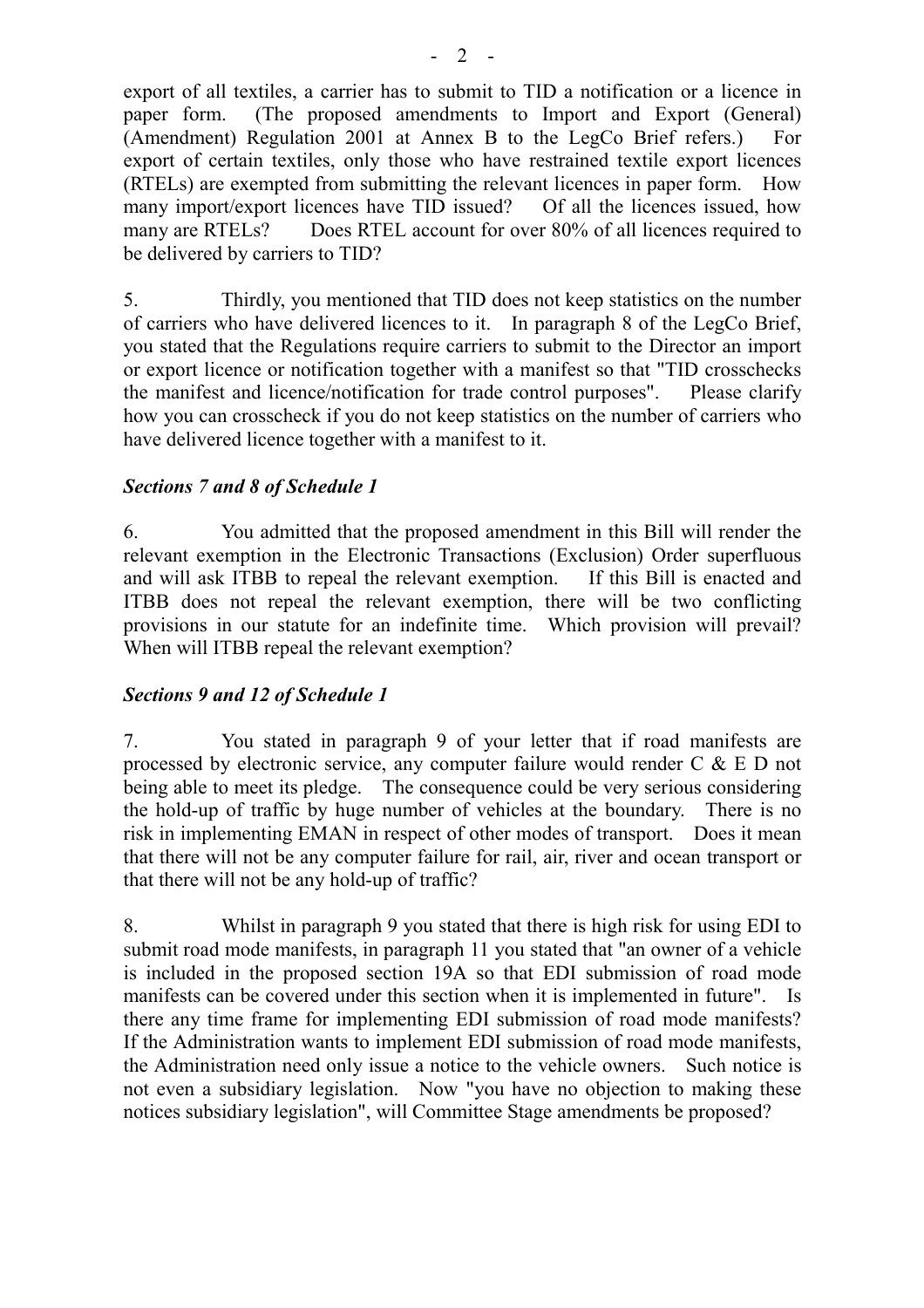# *Section 2 of Schedule 3*

9. Will Committee Stage amendments be proposed?

10. I shall be grateful if you can let me have your clarifications *on or before 25 September 2001* so that I can include your reply in my further report to the House Committee.

Yours sincerely,

Anita HO Assistant Legal Adviser

| c.c. Department of Justice (Attn: | Mr Jonothan ABBOTT, SALD and |
|-----------------------------------|------------------------------|
|                                   | Miss Frances HUI, SGC)       |

LA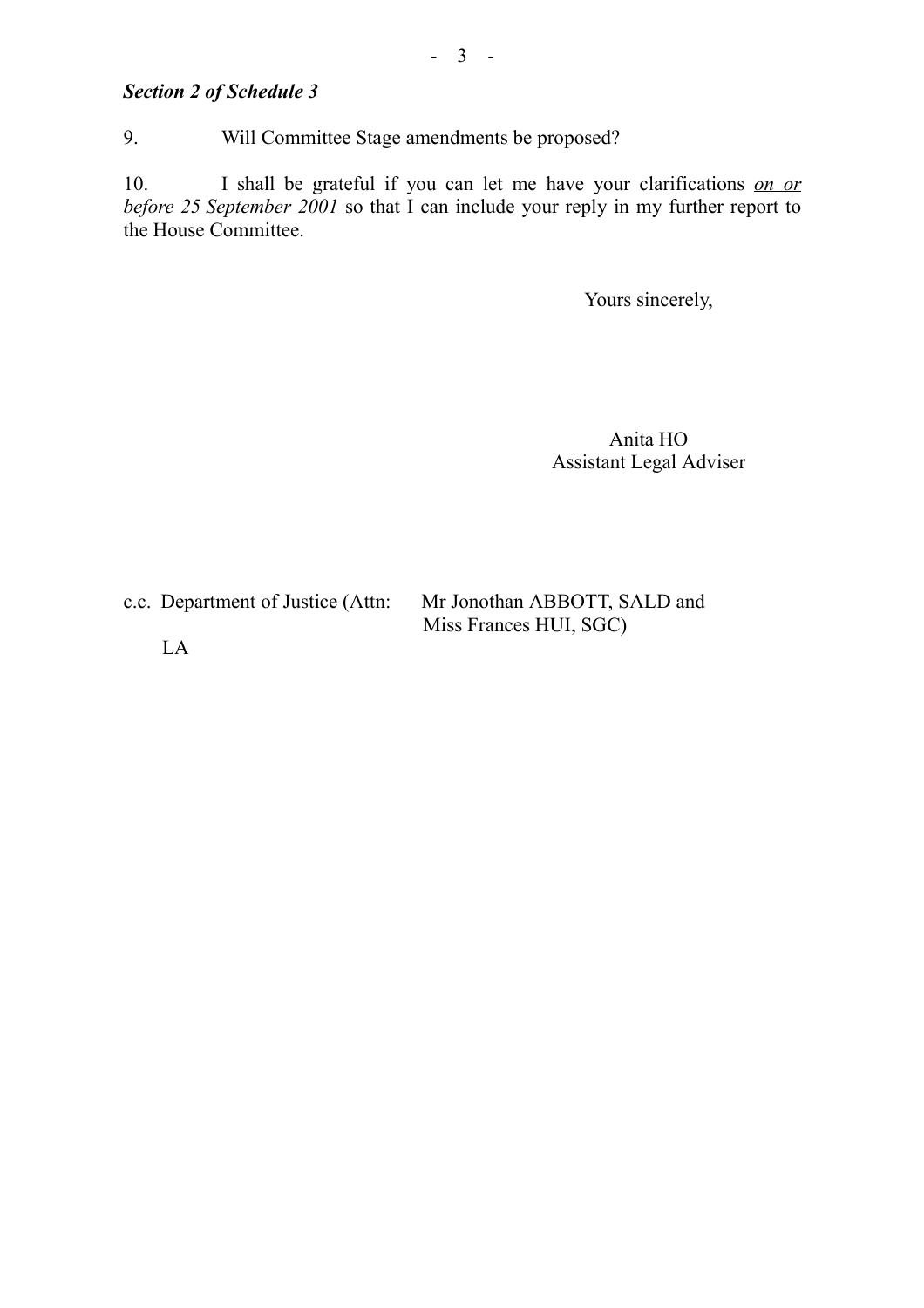# **Annex (2a)**

Our ref. : CIB 89/18/1 (IX) 01 Your ref.

Tel. no. : 2918 7482 Fax no. : 2869 4420

26 September 2001

Legislative Council Secretariat Legal Service Division Legislative Council Building 8 Jackson Road Central Hong Kong

(Attn : Miss Anita Ho)

Dear Ms Ho,

## **Import and Export (Electronic Transactions) Bill 2001**

Thank you for your letter of 21 September 2001. Our responses to your questions are set out below.

### Sections 4,5,6, and 7 of Schedule 1

2. You asked whether a carrier has to obtain a relevant licence from the importer/exporter every time he imports or exports textiles, rice, pesticides, pharmaceutical products, specified substances under the Ozone Layer Protection Ordinance (Cap 403) and strategic commodities into or out of Hong Kong; and whether a carrier is required to deliver the licence together with a manifest to the Director within 14 days of each import or export.

3. Except for textile articles, carriers must obtain licences on a consignment basis from the importer/exporter in respect of the goods mentioned in your letter. For textile articles, licensing requirement may be exempted for the export of certain types of textile articles and the import of all textile articles. Where exemption of licensing requirement is applicable, the carrier is required to collect an import/export notification instead of a licence from the importer/exporter and then deliver it to TID.

4. Regarding your second question, in the case of import, a carrier is required to collect the import licence/notification from the importer before he releases the goods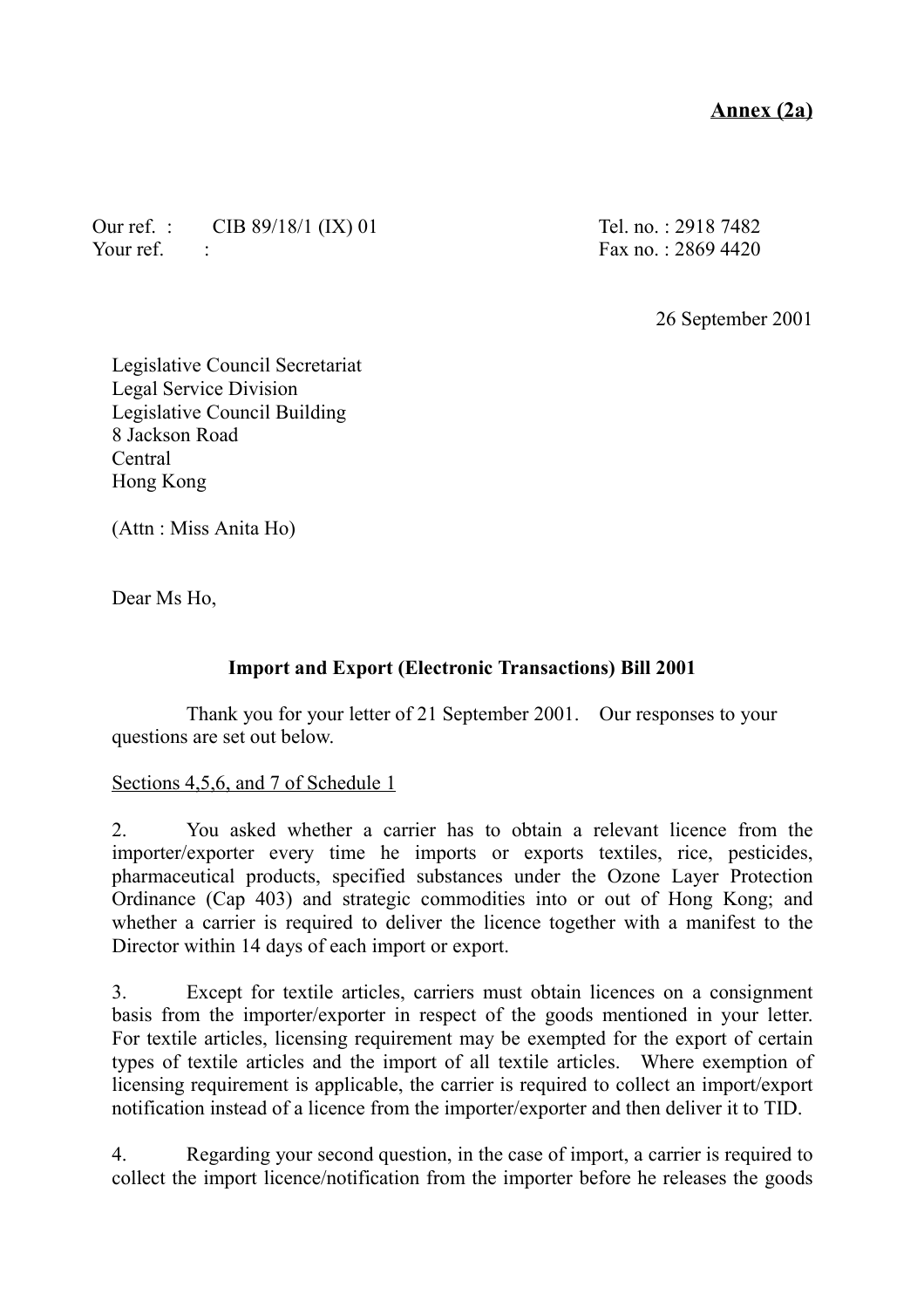to the consignee. The carrier is then required to deliver the import licence/notification and the manifest to TID, within 7 days after collection in the case of licence and within 14 days after importation in the case of notification. Sections 8 and 9 of Cap 60, regulations 5, 6 and 7A of Cap 296A and regulation 6A of Cap 60A are relevant. In the case of export, a carrier is required to collect the export licence/notification from the exporter before the goods are exported. The carrier is then required to deliver the export licence/notification and the manifest to TID within 14 days after exportation. Sections 10 and 11 of Cap 60, regulations 7 and 8 of Cap 296A and regulation 6B of Cap 60A are relevant.

5. You asked how many import/export licences TID has issued and the number of RTELs among such licences. As explained above, for textile products, carriers are required to deliver licences or notifications depending on whether exemption of licensing requirements is applicable. It will not be meaningful to single out the figures for licences without reference to the notifications as well. For the year 2000, the total number of all licences/notifications received is 6,937,887, among which 5,670,115 are notifications and 536,472 are RTELs. For the remaining licences, they are related to products such as pesticides, pharmaceutical products and medicines, frozen and chilled meat and poultry, strategic commodities, rice, and ozone depleting substances etc. These licences involve processing by different departments and EDI service for their processing is not available now. Government is studying the feasibility of an integrated e-Trade System by which a single window is provided for the trade to communicate with the Government electronically in the import, export and transshipment of cargoes as well as in the clearance of port formalities. This system, if implemented, will further enhance the use of electronic service in the processing of trade documentation and hopefully will address the issue of the remaining licences mentioned above.

6. You asked how TID could cross-check the manifest and licence/notification for trade control purposes if TID does not keep statistics on the number of carriers who have delivered licences together with a manifest to it. First of all, unless the carriers refrain themselves from importing or exporting goods requiring licences, all carriers have to deliver licence/notification obtained to TID from time to time.

7. It is not necessary for TID to know the exact number of carriers who have delivered licences to TID. The cross-checking of licence/notifications and manifest focuses on the consignment particulars - product description and quantity, and not on the carrier. TID would go over the manifest to check that consignments requiring licences have been covered by licences/notifications, and that the particulars of shipment are as declared on the licences/notifications. For shipment identified to be not covered by licence/notification or when the particulars on the manifest do not tally with the licence/notification, TID will follow up with the respective carrier and /or trader involved.

## Sections 7 and 8 of Schedule 1

8. You were of the view that if the subject Bill was enacted and ITBB did not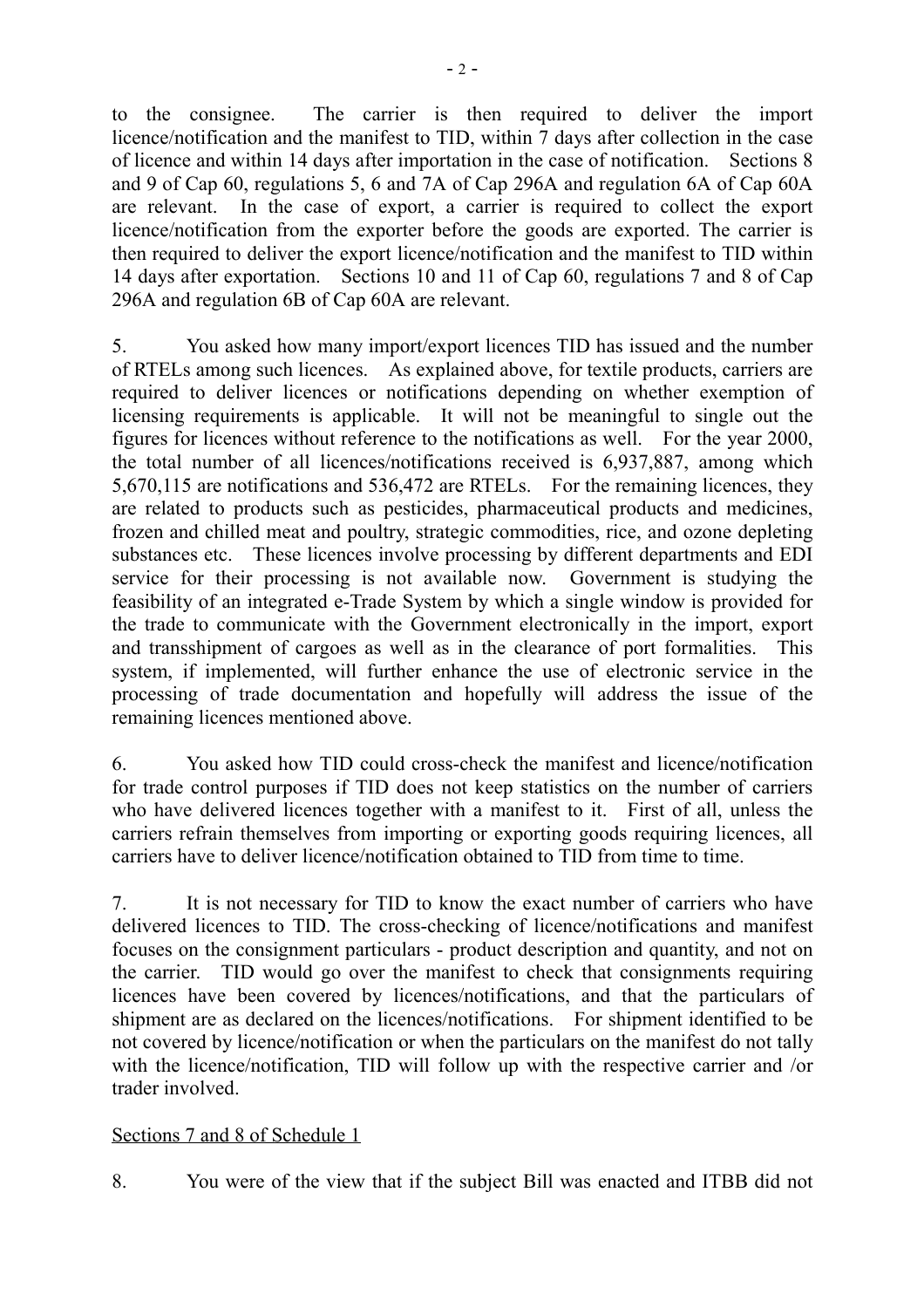repeal the relevant exemption, there would be two conflicting provisions in our statute for an indefinite time. You asked which provision would prevail and when ITBB would repeal the relevant exemption. For the reason given in paragraph 5 of my letter of 15 September, there will be no conflict between the Electronic Transactions (Exclusion) Order and the proposed amendments to the Import and Export Ordinance (Cap 60) and the Import and Export (Registration) Regulations (Cap 60E). Having said the above, we will arrange with ITBB to synchronize the repeal of the relevant provisions in the Exclusion Order with the commencement date of the current Bill after its passage at LegCo.

### Sections 9 and 12 of Schedule 1

9. You asked whether our previous reply meant that there would not be any computer failure for rail, air, river and ocean transport or that there would not be any hold-up for traffic.

10. Obviously, computer failure may happen to EMAN in respect of rail, air, river and ocean transport modes. That is the reason why we have made provisions for reverting to paper mode in case of emergency. However, there would not normally be any hold-up for traffic in the same degree of severity as the case in the road mode. Air, sea and rail cargoes are usually unloaded to the warehouses of the cargo operators awaiting Customs action or taking delivery by importers. As such, in the event of computer failure, there should not be any immediate hold-up of air or sea traffic. In the case of road cargo, there are no warehousing facilities available at the land boundary control points. In the event of computer failure, truckers would have to revert to submitting paper manifests within short notice. It is envisaged that the lead time for preparing and processing the paper manifests may lead to hold-up of traffic at the land boundary.

11. You asked the time frame for implementing EDI service for road mode. As mentioned in paragraphs 11 and 16 of my letter dated 15 September 2001, the feasibility study on implementing electronic delivery of road mode manifests is being conducted. It is scheduled for completion in end October 2001. If the implementation is found feasible, we shall consult the trade before implementation.

12. I confirm that CSAs will be proposed for making the relevant notice a subsidiary legislation.

Section 2 of Schedule 3

13. I confirm that CSAs will be proposed for the relevant Chinese term.

( Laura Tsoi ) for Secretary for Commerce and Industry